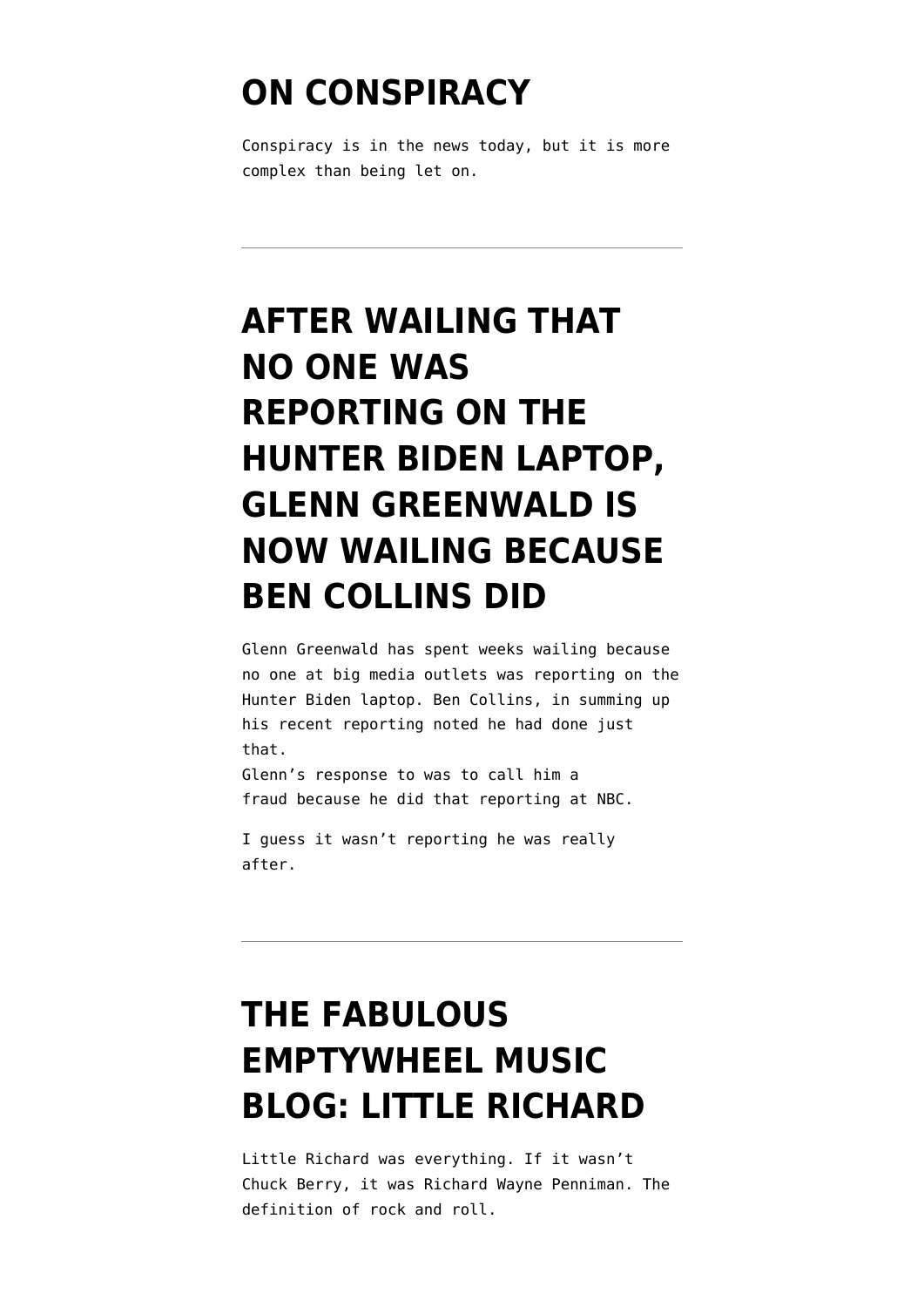#### **[WE DON'T DO THAT](https://www.emptywheel.net/2020/03/06/we-dont-do-that/)**

Go read this [article by David Roth at the](https://www.cjr.org/first_person/the-infinite-scroll.php) [Columbia Journalism Review,](https://www.cjr.org/first_person/the-infinite-scroll.php) it is brutally true. Here is a taste, but do read the whole thing:

> It all happened in the way that decline generally happens in American culture, which is one anxious, hopeful, cynical capitulation at a time. We have compressed and corroded and finally collapsed what used to be the core of a publication—its relationship with its readers, and the basic notion that one should not make it hard for them to read.

It goes without saying that everyone involved is perpetually maxed-out and stressed and scrabbling for a dwindling and finite amount of money in an arbitrary and artificially constricted ad economy that runs on wobbly, untrustable, and easily manipulated data. (A friend who works in advertising operations described the work as "a game of catching falling knives.")

In the last half-decade, ads have rapidly migrated from the sides and top of the page into the actual text. This is the result of pressures created by the transition from desktop computers to mobile devices. The ads need to get seen on a screen with no margins.

The ads that stalk you down the page reflect advertisers' demands that their ads remain "in view." And all the clammy unbidden video stuff is exactly as desperate as it looks. Not many people will watch video ads if given any choice in the matter. Taking choice out of the equation helps a lot.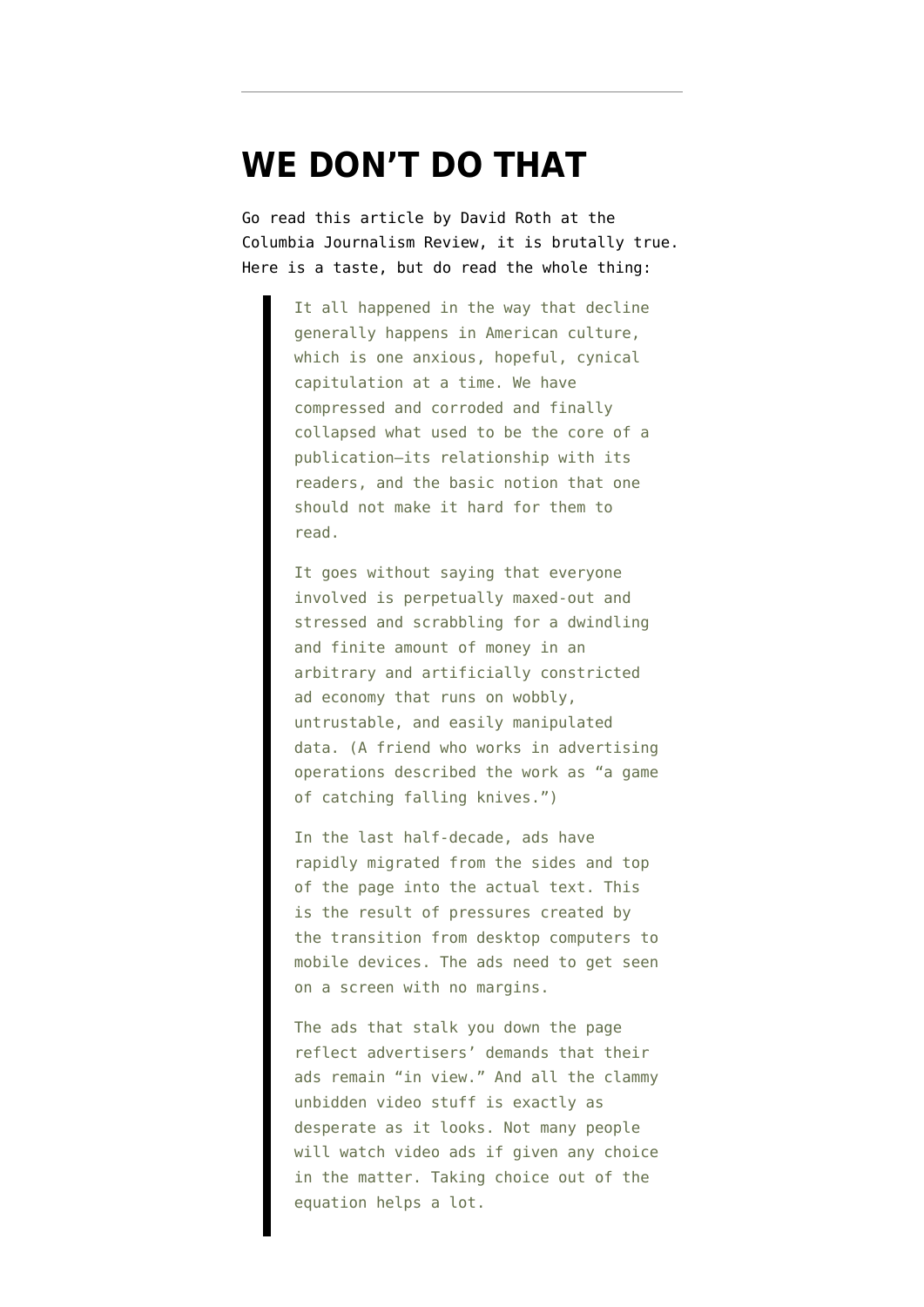Some sites have deliberately made the experience of reading them for free more assaultive, in order to bully readers into buying subscriptions. For the price of a small monthly indulgence on your end, it can all go back to normal and your laptop's fan can finally turn off.

And then take a look at the site/forum you are currently reading on, Emptywheel. There is no infinite scroll. There are no ads, pop up or otherwise. There is nothing but…..content. And it is free. If you have a few extra shekels or rubles, consider throwing them Marcy's way (there are all kinds of links for this on the right margin). It helps. And thank you to all who come here.

## **[YEVGENIY PRIGOZHIN](https://www.emptywheel.net/2018/11/25/yevgeniy-prigozhin-continues-to-troll-both-online-and-in-the-courts/) [CONTINUES TO TROLL](https://www.emptywheel.net/2018/11/25/yevgeniy-prigozhin-continues-to-troll-both-online-and-in-the-courts/) [BOTH ONLINE AND IN](https://www.emptywheel.net/2018/11/25/yevgeniy-prigozhin-continues-to-troll-both-online-and-in-the-courts/) [THE COURTS](https://www.emptywheel.net/2018/11/25/yevgeniy-prigozhin-continues-to-troll-both-online-and-in-the-courts/)**

I suspect the real purpose of a lawsuit that one of Yevgeniy Prigozhin's company's filed against Facebook for cutting it off is to set up an attack on Facebook within Russia.

#### **[MUELLER TO YEVGENIY](https://www.emptywheel.net/2018/06/13/mueller-to-yevgeniy-prigozhin-sure-you-can-have-discovery-if-you-come-to-the-united-states-to-get-it/) [PRIGOZHIN: SURE YOU](https://www.emptywheel.net/2018/06/13/mueller-to-yevgeniy-prigozhin-sure-you-can-have-discovery-if-you-come-to-the-united-states-to-get-it/)**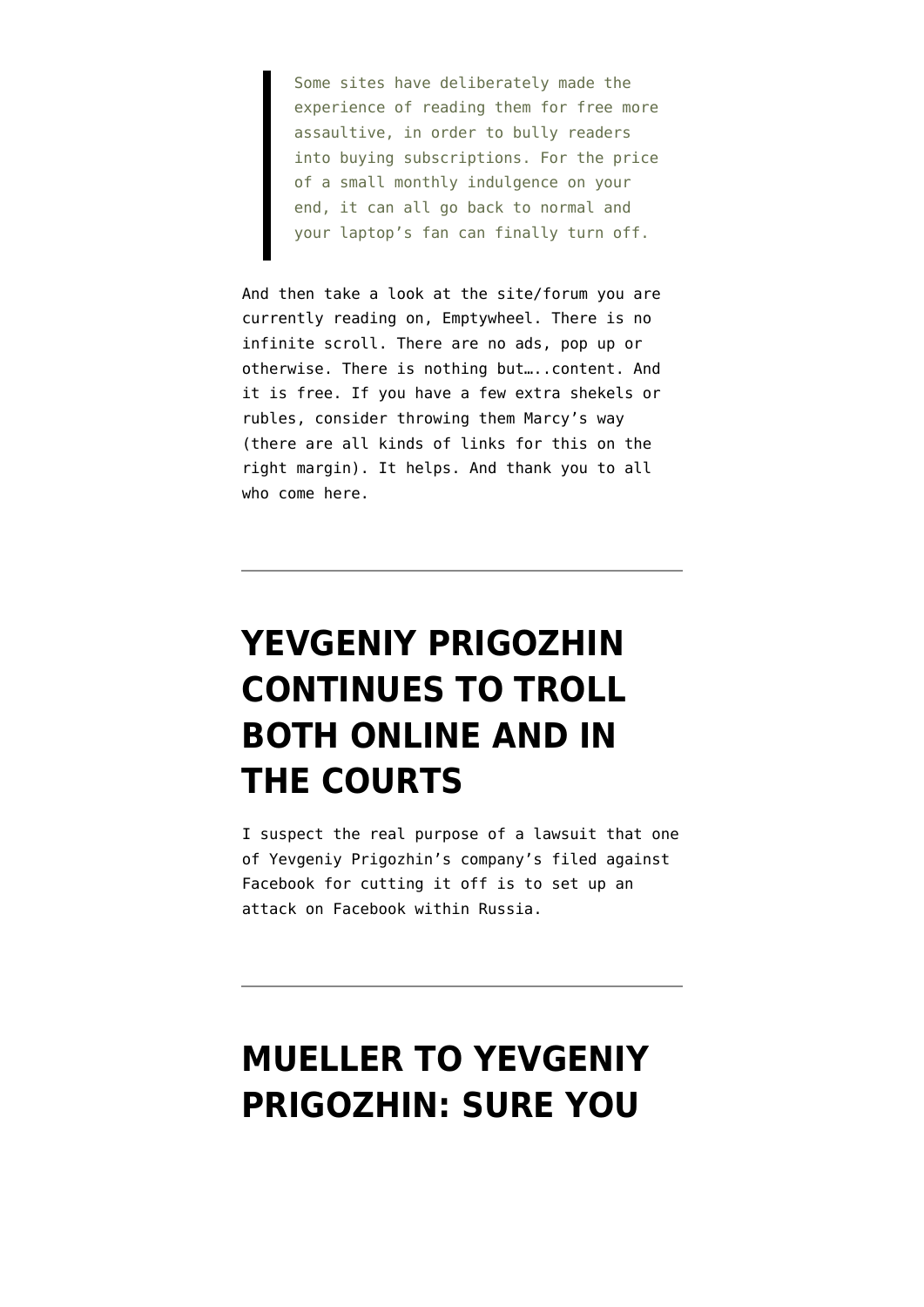#### **[CAN HAVE DISCOVERY …](https://www.emptywheel.net/2018/06/13/mueller-to-yevgeniy-prigozhin-sure-you-can-have-discovery-if-you-come-to-the-united-states-to-get-it/) [IF YOU COME TO THE](https://www.emptywheel.net/2018/06/13/mueller-to-yevgeniy-prigozhin-sure-you-can-have-discovery-if-you-come-to-the-united-states-to-get-it/) [UNITED STATES TO GET](https://www.emptywheel.net/2018/06/13/mueller-to-yevgeniy-prigozhin-sure-you-can-have-discovery-if-you-come-to-the-united-states-to-get-it/) [IT](https://www.emptywheel.net/2018/06/13/mueller-to-yevgeniy-prigozhin-sure-you-can-have-discovery-if-you-come-to-the-united-states-to-get-it/)**

Mueller has sent a key message to Yevgeniy Prigozhin. He'll only share discovery with him if he shows up to the US to be arrested before he receives it.

## **[YET MORE PROOF](https://www.emptywheel.net/2018/04/11/yet-more-proof-facebooks-surveillance-capitalism-is-good-at-surveilling-even-russian-hackers/) [FACEBOOK'S](https://www.emptywheel.net/2018/04/11/yet-more-proof-facebooks-surveillance-capitalism-is-good-at-surveilling-even-russian-hackers/) [SURVEILLANCE](https://www.emptywheel.net/2018/04/11/yet-more-proof-facebooks-surveillance-capitalism-is-good-at-surveilling-even-russian-hackers/) [CAPITALISM IS GOOD AT](https://www.emptywheel.net/2018/04/11/yet-more-proof-facebooks-surveillance-capitalism-is-good-at-surveilling-even-russian-hackers/) [SURVEILLING — EVEN](https://www.emptywheel.net/2018/04/11/yet-more-proof-facebooks-surveillance-capitalism-is-good-at-surveilling-even-russian-hackers/) [RUSSIAN HACKERS](https://www.emptywheel.net/2018/04/11/yet-more-proof-facebooks-surveillance-capitalism-is-good-at-surveilling-even-russian-hackers/)**

After Robby Mook tried to fact check Mark Zuckerberg yesterday, Alex Stamos provided more details about what Facebook saw of Russian hacking in real time yesterday.

### **[FACEBOOK CUTS OFF](https://www.emptywheel.net/2018/03/17/facebook-cuts-off-cambridge-analytica-promises-further-investigation/) [CAMBRIDGE ANALYTICA,](https://www.emptywheel.net/2018/03/17/facebook-cuts-off-cambridge-analytica-promises-further-investigation/) [PROMISES FURTHER](https://www.emptywheel.net/2018/03/17/facebook-cuts-off-cambridge-analytica-promises-further-investigation/)**